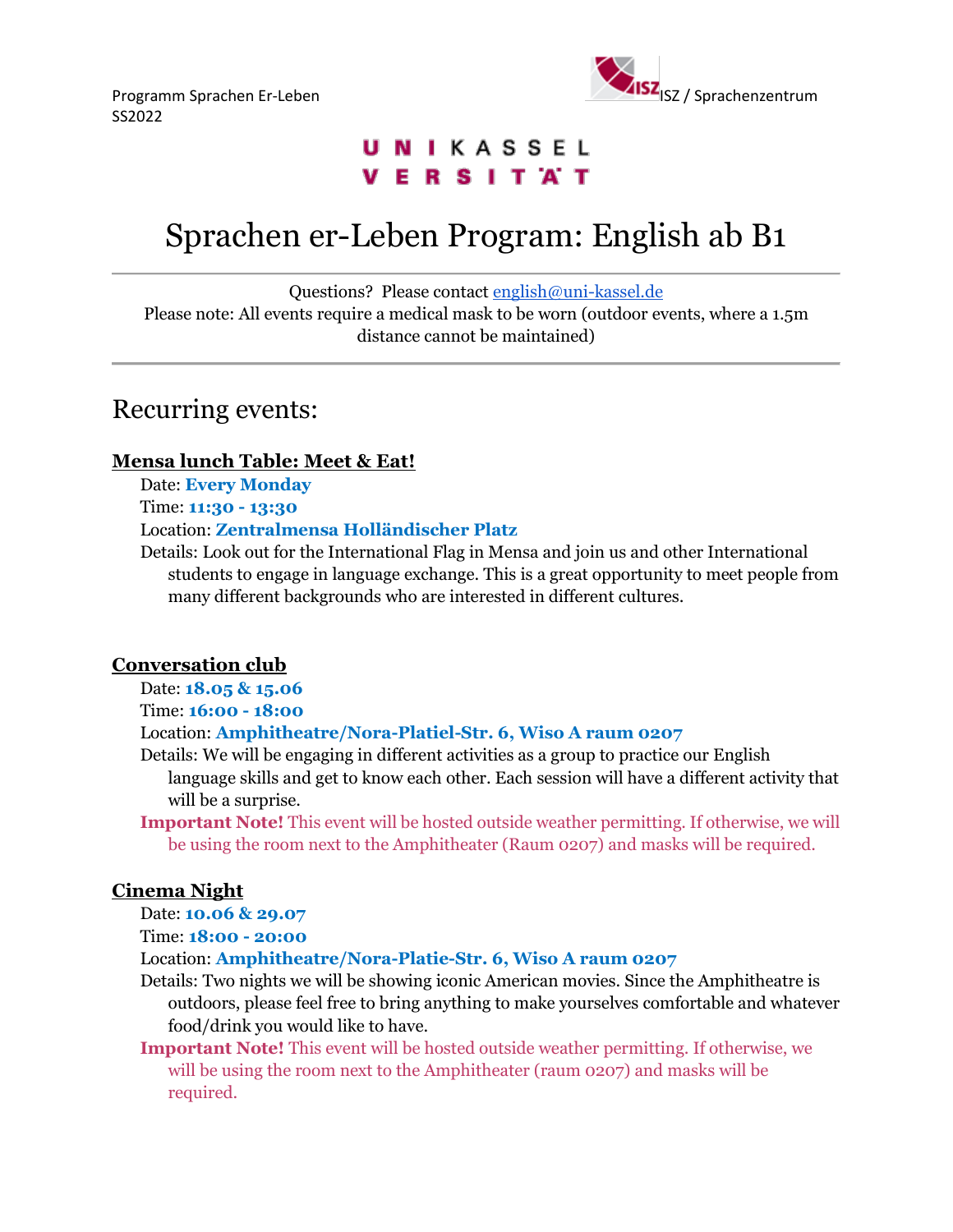SS2022



### **Outdoor sports**

Date: **17.05, 20.06, & 18.07**

Time: **16:00 - 17:30**

Location: **Kurt-Wolters-Straße 5**

Details: We will be playing common outdoor group sports games from the United States. So if you've ever been interested in any of those games from movies, come join. Examples of the sports we may do include capture the flag, dodgeball, and flag football. The first iteration of this event (17.05) will occur with the German language learning students

**Important note!** As this event is outside and involves physical activity, please dress appropriately.

# Singular events:

#### **Zoo**

Date: **21.05**

Time: **14:30**

Meeting Point: **Zentralmensa**

Details: We will be exploring the Rammelsberg zoo (Roterkopfweg 11) with the Dutch Language group. As this will be outside, please dress appropriately.

Important Note: A binding registration in advance is necessary for this event or there will be no insurance coverage provided by the University of Kassel. The registration will be open until the 1st of June.<https://www.uni-kassel.de/go/sprachen-er-leben/>

### **Hike**

Date: **11.06**

Time: **14:00**

#### Location: **Bergpark Wilhelmshöhe Tram station Wilhelmshöhe**

Details: Go hiking at Kassel's largest park and World Heritage site and enjoy good company and conversation. This event is in conjunction with the German and Dutch Language groups.

Important Note: A binding registration in advance is necessary for this event or there will be no insurance coverage provided by the University of Kassel. The registration will be open until the 1st of June.<https://www.uni-kassel.de/go/sprachen-er-leben/>

#### **Barbecue**

Date: **Sunday, 19.06.2022**

Time: **17:00 - 21:00**

Location: **Bootshaus Uni Kassel, Auedamm 27a**

Details: Join all participants of Sprachen Er-Leben / Meet and Speak Programme in a joint barbeque/grill evening with activities. Please bring your own food for grilling as food will not be provided.

Important Note: A binding registration in advance is necessary for this event as the places are limited. The registration will be open until the 8th of June. <https://www.uni-kassel.de/go/sprachen-er-leben/>